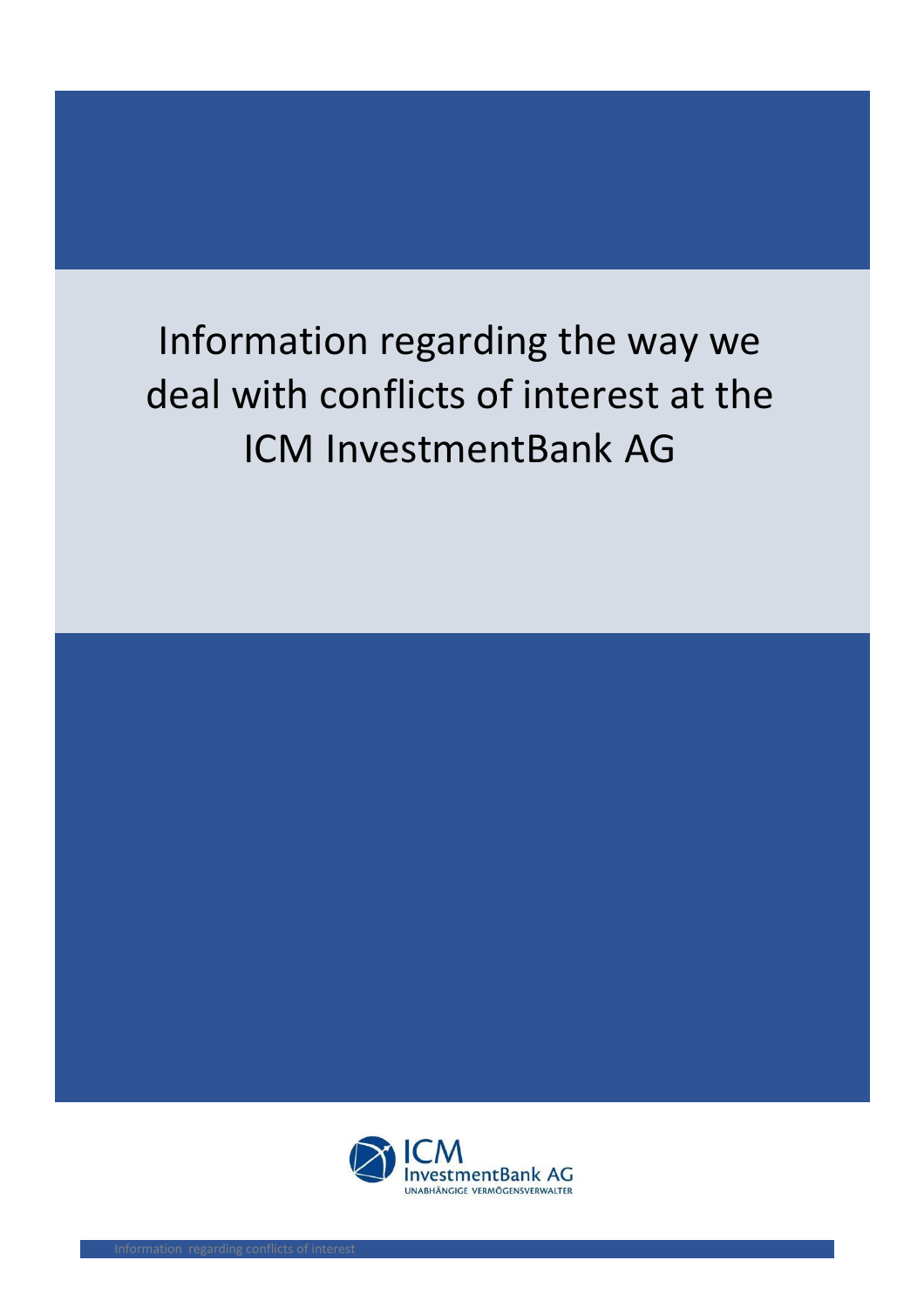## **General**

.

Conflicts of interest cannot always be ruled out, in particular, by investment service providers who, among other things, provide a variety of services and ancillary services to their clients. In accordance with the provisions of the German Securities Trading Act, we will inform you below about our far reaching provisions for dealing with these conflicts of interest.

ICM has taken effective organizational measures to identify and prevent or manage conflicts of interest. These include the identification of possible conflicts of interest, the writing down of principles for the handling and the observance of the regulations in dealing with possible conflicts of interest.

Despite all measures, it is not always possible to avoid or solve conflicts of interest. In this case, ICM is obliged to disclose the relevant conflicts of interest to the customer. ICM has therefore taken many of the following precautions to deal with the conflicts of interest:

## **Arising of conflicts of interest**

At ICM, **conflicts of interest** may arise between customers and ICM, persons employed by ICM, including senior management, persons who are linked by control to ICM and other clients in the following securities services / ancillary services:

**Financial commission business** (acquisition or sale of financial instruments in own name for foreign account),

**Proprietary trading (**acquisition or sale disposal of financial instruments for own account as service for others),

**Financial commission business** (acquisition or sale of financial instruments in own name for foreign account),

**Investment intermediary service** (advisory transactions concerning the purchase and sale of financial instruments or their proof),

**Placement business** (placing of financial instruments without a firm take-over obligation)

**Financial portfolio management** (management of single or multiple assets invested in financial instruments for others with discretionary powers),

**Investment advice** (giving personal recommendations to clients or their delegates relating to transactions with certain financial instruments, provided that the recommendation is based on or considered appropriate for an audit of the personal circumstances of the investor and is not given solely through information distribution channels or is made known to the public).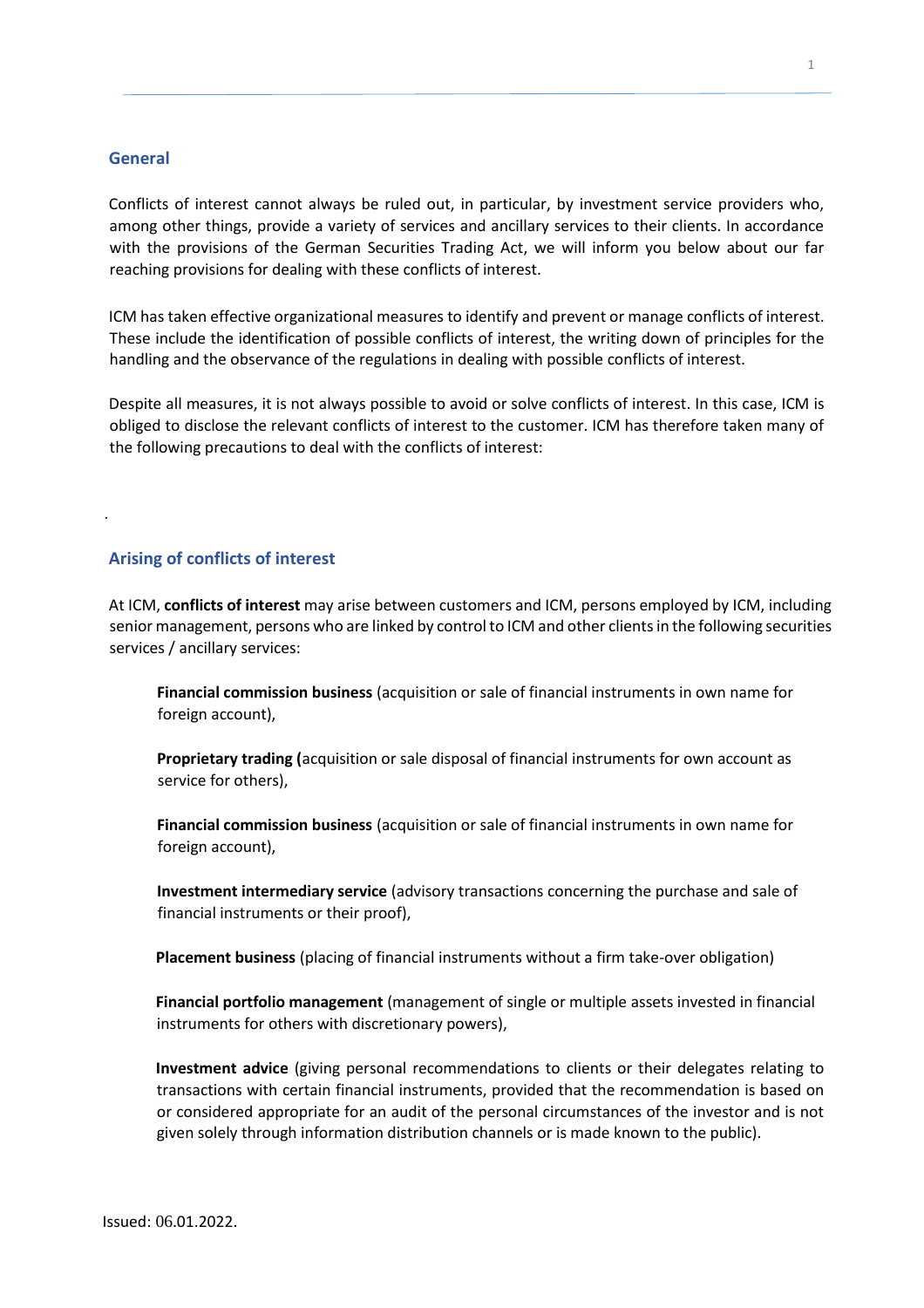**Drawing up, distribution or transmittal** of financial analyses or other information about financial instruments or issuers that contain either directly or indirectly a recommendation for a specific investment decision and services relating to an underlying asset.

Possible conflicts of interest arise for example:

- In case of direct success related remuneration to employees;
- In case of direct attribution of remuneration to employees of ICM by third parties;
- arising from other business activities, in particular ICM's interest in proprietary trading profits;
- from relationships of ICM or other parties related to issuers of financial instruments, for instance in case of existence of a credit relationship, participation in emissions, cooperations;
- in the drawing up of financial analyses of financial instruments that may be the basis for an investment decision by clients as a result of their publication;
- by obtaining information that is not publicly known;
- from personal relationships of the employees or management of ICM or its affiliates or the participation of such persons in supervisory or advisory boards
- from other business activities of our company, in particular from the risk and investment management of funds entrusted to us by an investment management company (KVG)

## **Measures**

In order to avoid that external interests, e.g. advisory, execution of orders or the management of assets, ICM has committed itself and its employees to adhering to high ethical standards. These include at all times lawful and professional action, as well as the observance of the market rules and constant consideration of the customer's interest.

The **compliance** department, which is directly subordinate to the management, is incumbent on the continuous Identification, prevention and management of conflicts of interest.

Specifically, ICM takes among other the following measures:

- The monitoring of turnover frequency in the managed accounts
- Creation of processes to safeguard customer interest in the order execution, investment advice and asset management (e.g. monitoring and approval of procedures for new products and services in order to detect and prevent potential conflicts of interest, internal work instructions and guidelines);
- Preserving existing and creating new areas of confidentiality by maintaining or establishing information barriers, separation of responsibilities and territorial separation;
- Maintaining an insider or observation list to monitor sensitive information and prevent abuse of insider information
- Keeping a block list, which among other things serves to counter possible conflicts of interest by business or consulting bans or a ban on the publication of financial analyses;